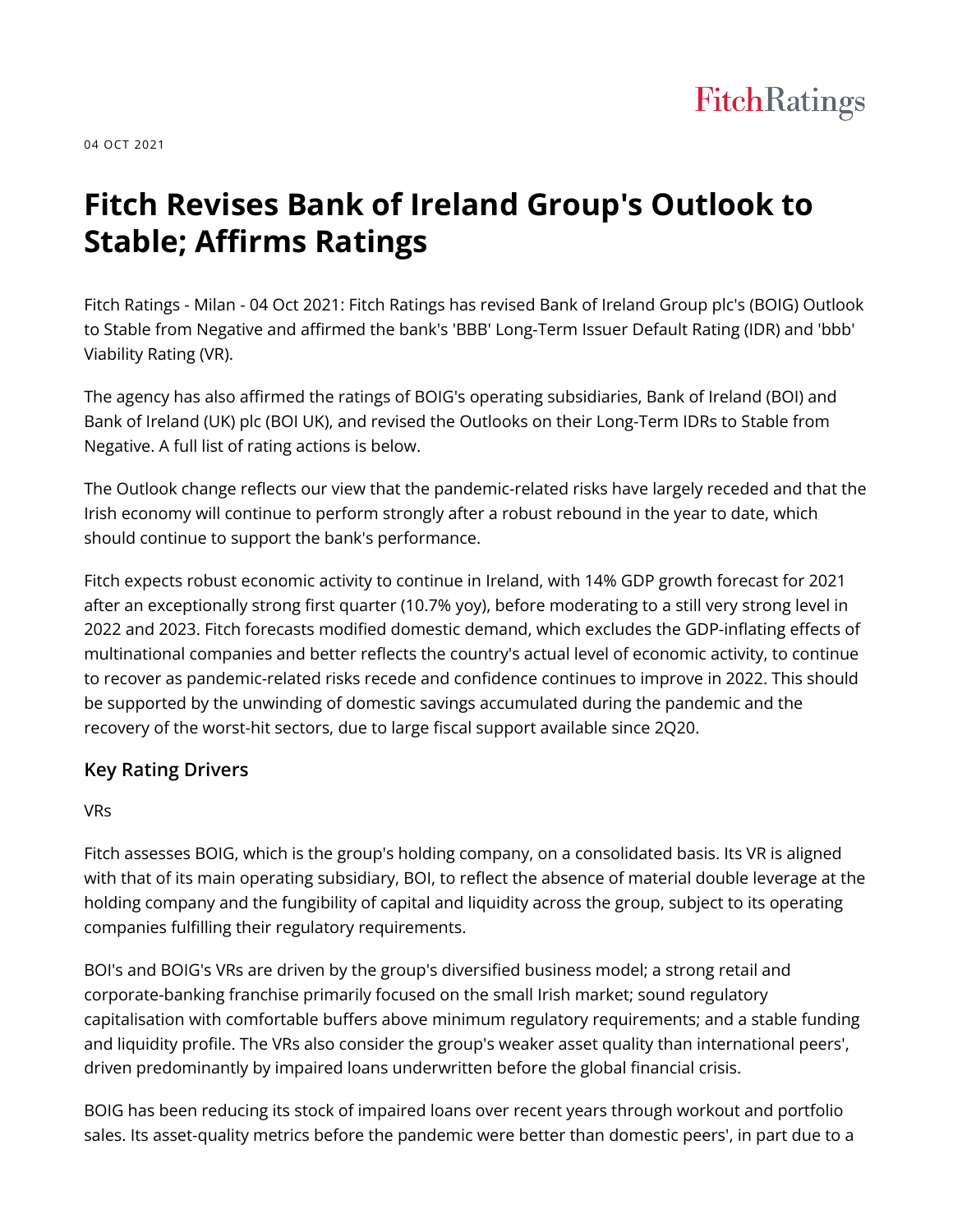larger proportion of performing UK mortgages and better-performing Irish mortgage book. BOIG's Stage 3 loans ratio decreased to 5.4% at end-1H21 from 5.6% at end-2020, while the Stage 2 loans ratio increased to 22.5% at end-1H21 loans from 20.1% at end-2020, mainly due to pandemic-driven management adjustments.

At end-1H21 99.5% of payment breaks granted at the beginning of the pandemic have expired, and the majority of payment breaks have now reverted to normal payment patterns. The remaining 0.5% payment breaks at end-1H21 primarily related to UK loans, all of which have now expired. Of the expired payment breaks across BOIG, about 5% are subject to further forbearance measures. Management has continued to be successful in managing legacy non-performing exposures (NPEs) with a EUR300 million sale in 1H21, where the bank has in place a long running and comprehensive framework for dealing with NPEs.

We have revised our outlook on BOIG's earnings and probability to stable from negative, to reflect our view that the earnings impact from the pandemic has moderated. Loan impairment charges are no longer denting profits and the bank is on track with its cost-reduction strategy. BOIG reported a strong net income of EUR341 million in 1H21, against a EUR725 million loss in 1H20 that was driven by large and mostly pandemic-driven impairment charges of EUR937 million. A negligible impairment charge of EUR1 million booked in 1H21 reflects the bank's much improved economic forecasts and smaller actual loan losses than expected.

BOIG's profitability is supported by a diversified business model and a leading market position in Ireland, which should benefit from the acquisitions (announced in 2021) of Davy's stockbrokers and KBC Ireland's performing loans and deposits, pending regulatory approval. The acquisition of Davy's will also support BOIG's diversification toward non-interest revenue, which is already a strength relative to domestic peers', due to BOIG's wealth-management and insurance activities.

The group's regulatory capital and leverage ratios remain sound. Its transitional common equity Tier 1 (CET1) ratio of 15.3% at end-1H21 (14.1% fully-loaded) was 550bp above the minimum regulatory requirement (excluding P2G). BOIG's leverage ratio of 6.5% comfortably exceeds the regulatory minimum of 3%. At 28% of CET1 capital at end-1H21, capital encumbrance by unreserved impaired loans is fairly high compared with peers'. The Davy's and KBC acquisitions will be financed by internal capital resources.

Funding is a key rating strength, as the group benefits from a strong retail-banking franchise and access to a stable and granular deposit base. Non-interest-bearing current account balances make up a large proportion of total customer deposits. In addition, the group has proven and diversified access to secured and unsecured wholesale markets.

Liquidity is sound and largely in the form of cash and cash equivalents and high-quality liquid assets, supported by contingent access to liquidity through various central-bank facilities. The group's liquidity coverage ratio was a sound 177% at end-1H21, comfortably above minimum regulatory requirements.

As the group reduces the balance sheet of its UK subsidiary in line with its plan and expands its Irish loan book through the announced acquisitions, our assessment of the Irish operating environment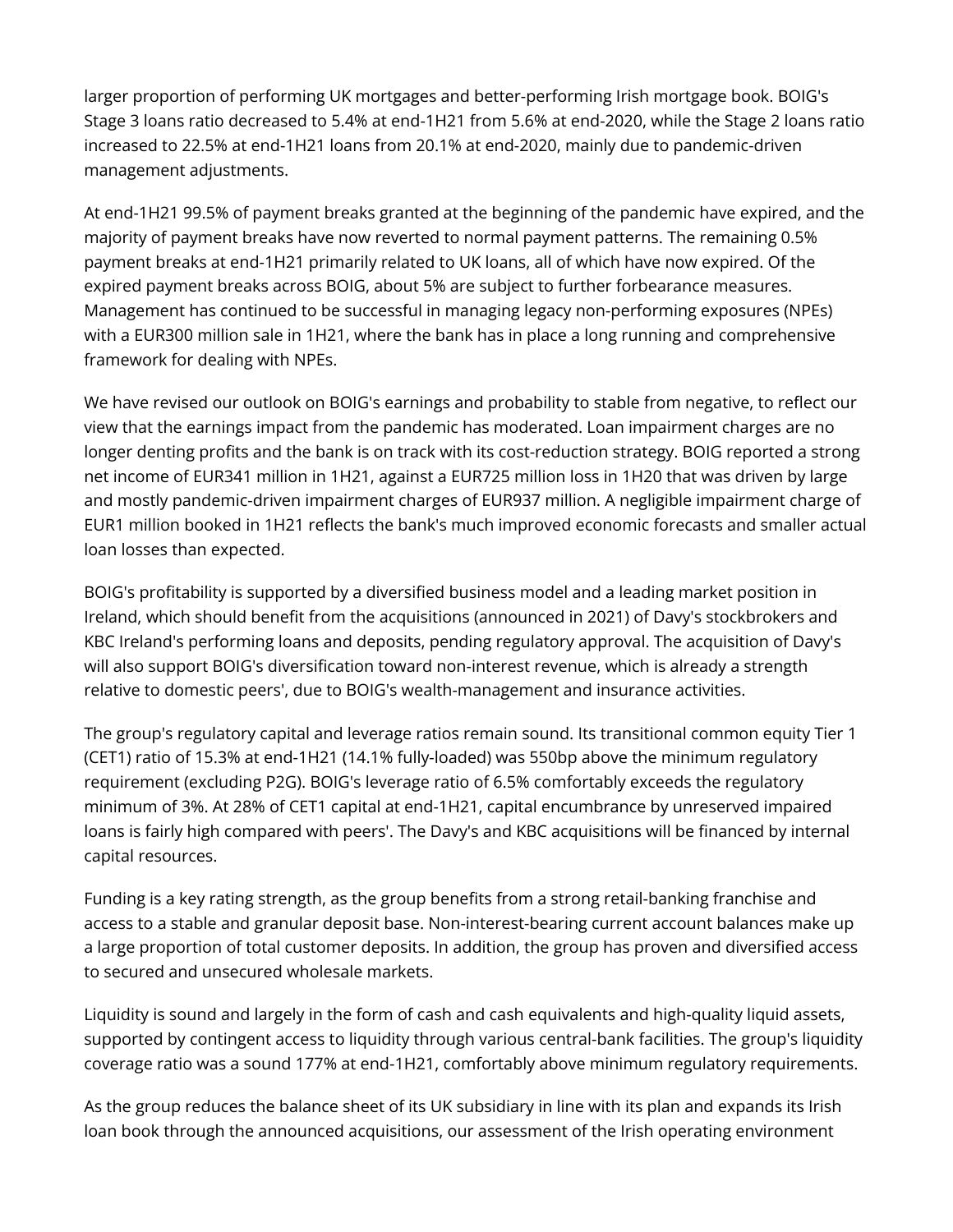might become more relevant for the overall VR.

#### IDRS, DERIVATIVE COUNTERPARTY RATINGS (DCR) AND SENIOR DEBT

BOIG's Long-Term IDR and long-term senior debt rating are in line with the group's VR.

BOI's Long-Term IDR, DCR and long-term senior debt rating are one notch above the bank's VR to reflect the protection of BOI's senior third-party creditors by resolution funds ultimately raised by BOIG, down-streamed to BOI and designed to protect the operating company's external senior creditors in a group failure. The buffers of junior and down-streamed holding-company senior debt are built to comply with minimum requirement for own funds and eligible liabilities (MREL).

BOIG's Short-Term IDR and short-term senior debt ratings are the higher of two options corresponding to the group's Long-Term IDR and long-term senior debt ratings of 'BBB'. BOI's Short-Term IDR and short-term senior debt ratings are the lower of two options corresponding to the bank's Long-Term IDR and long-term senior debt ratings of 'BBB+'. This is based on our assessment of the group's funding and liquidity, which, at 'bbb+', warrants 'F2' short-term ratings.

BOI's DCR is aligned with the bank's Long-Term IDR because under Irish legislation, derivative counterparties have no preferential status over other senior obligations in a resolution.

#### SUPPORT RATING (SR) AND SUPPORT RATING FLOOR (SRF)

BOIG's and BOI's SRs of '5' and SRFs of 'No Floor' reflect Fitch's view that senior creditors cannot rely on extraordinary support from the Irish authorities in the event that the bank becomes non-viable. In our opinion, the EU's Bank Recovery and Resolution Directive and the Single Resolution Mechanism provide a framework that is likely to require senior creditors to participate in losses for resolving the bank.

#### SUBORDINATED DEBT AND OTHER HYBRID SECURITIES

The rating of BOIG's and BOI's subordinated Tier 2 debt is notched down twice from the respective VRs. This reflects the notes' poor recovery prospects arising from their subordinated status in a resolution. We do not notch for non-performance risk because the terms of the notes do not provide for loss absorption on a going-concern basis.

BOIG's additional Tier 1 notes are rated four notches below the group's VR. This reflects poor recovery prospects arising from their subordinated status (two notches) as well as incremental nonperformance risk relative to the VR (two notches), given fully discretionary coupon payments and mandatory coupon restriction features.

#### SUBSIDIARY - BOI UK

The IDRs of BOI's fully-owned UK subsidiary, BOI UK, are equalised with BOI's. Our support assessment of BOI UK's and SR of '2' reflects our view that the probability of support from BOI is high. This is underpinned by a record of unquestioned support from the parent, strong integration into the group,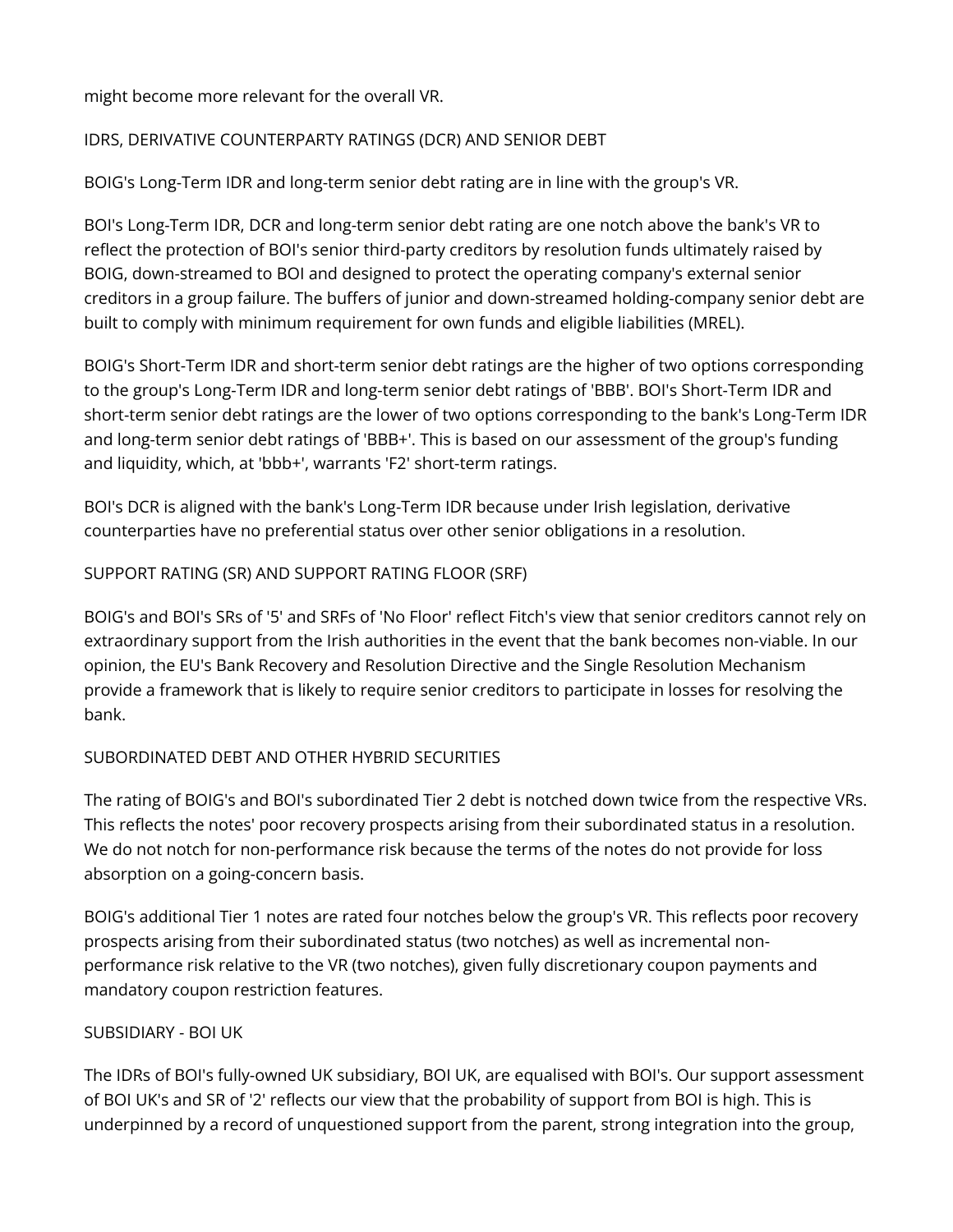high fungibility of capital and funding between BOI UK and the group, and the high reputational risk the group would face in case of BOI UK's default. The IDRs also reflect the protection of its third-party senior liabilities provided by the group's buffers of junior and senior debt.

BOI UK's VR reflects the subsidiary's acceptable asset quality and profitability, and sound capital ratios. The VR is somewhat constrained by the bank's modest franchise in the UK and fairly undiversified business model, which is concentrated on UK mortgage lending. Following a strategic review, the UK operations are expected to shrink and focus more on bespoke mortgage lending, motor finance, consumer lending, and travel money. Its business model will remain reliant on third-party partnerships, the largest of which is with the Post Office, which accounts for the majority of the bank's customer deposit funding.

Asset quality is acceptable by UK standards, with a stage 3 loans ratio of 2.5% at end-2020. We have revised the outlook on asset quality to stable from negative as we expect any deterioration to be manageable. Residential mortgage loans make up over three-quarters of BOI UK's loans and include an above-average exposure to sectors that we view as more vulnerable in an economic downturn, such as buy-to-let. At end-1H21, 1% of total loans was still subject to payment breaks, and another 2% to forbearance measures. We expect underwriting standards to remain sound and within the bank's current risk appetite, with BOI UK continuing to focus on prime borrowers.

BOI UK is seeking to improve its profitability by focusing on higher-margin lending and downsizing businesses with lower returns, such as vanilla mortgage loans. We have revised the outlook on earnings and profitability to stable from negative. This reflects our expectation that loan impairment charges will decrease and revenue will strengthen toward pre-pandemic levels (particularly in the most affected motor finance and travel money segments), as immediate risk from the pandemic has significantly reduced over the last quarters. Further cost optimisation including a reduction in branches, higher margins and a smaller balance sheet should also support profitability.

Customer deposit funding is predominately sourced through retail deposits via the Post Office, although customer balances have decreased 8% in 1H21, as the bank is reducing its more expensive funding. Wholesale funding is limited and sourced predominantly from the parent. On-balance sheet liquidity is sound and is supported by access to contingent liquidity from the Bank of England.

Capitalisation is sound, supported by continued reductions in the bank's legacy commercial property loans and acceptable profitability. BOI UK has been upstreaming excess capital to its parent, but we expect it to maintain adequate buffers over minimum regulatory requirements.

BOI UK's DCR is at the same level as the Long-Term IDR because under UK legislation, derivative counterparties have no preferential status over other senior obligations in a resolution.

## **RATING SENSITIVITIES**

Factors that could, individually or collectively, lead to positive rating action/upgrade:

IDRS, DCRs AND SENIOR DEBT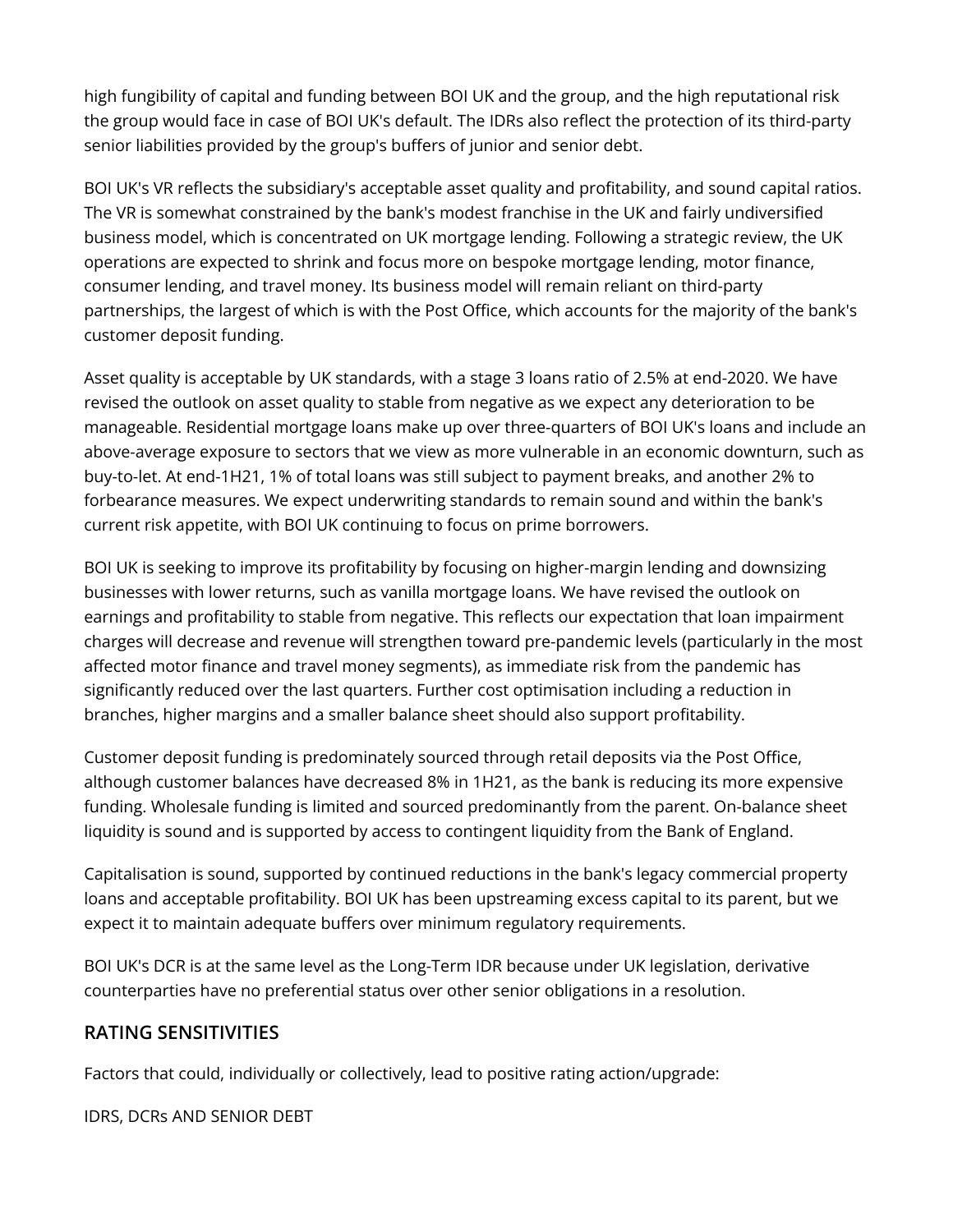The IDRs, senior debt ratings and DCR of BOI and BOIG would be upgraded if their respective VRs are upgraded and if the resolution buffer continues to provide BOI's senior creditors and derivative counterparties with additional protection.

#### VRs

The VRs could be upgraded if the group successfully executes its strategy to improve cost efficiency and profitability, resulting in a clear path toward generating an operating profit/risk-weighted assets (RWAs) of above 2%, reducing impaired loans to about 3% of gross loans, and significantly reducing capital encumbrance.

#### SR and SRF

An upgrade of the SR and upward revision of the SRF would be contingent on a positive change in the sovereign's propensity to support its banks. While not impossible, this is highly unlikely, in Fitch's view.

Factors that could, individually or collectively, lead to negative rating action/downgrade:

#### IDRs, DCRs AND SENIOR DEBT

BOI'a and BOIG's IDRs, senior debt ratings and DCR could be downgraded if the VRs are downgraded, or if we no longer estimate that the resolution debt buffer provides BOI's senior creditors and derivative counterparties with additional protection.

BOIG's Short-Term IDR and short-term senior debt rating are also sensitive to a negative reassessment of the group's funding and liquidity.

#### VRs

The ratings would likely be downgraded if, as opposed to our baseline scenario, a deterioration of economic performance and the operating environment for banks in Ireland increases the group's impaired loan ratio towards 10%, if the bank is unable to reduce its stock of impaired loan fairly quickly or if encumbrance by impaired loans increases significantly without prospects of recovering within a reasonable timeframe. The VRs would also be downgraded if the group's CET1 ratio falls below 13%, following losses or RWA increases without prospects for sufficient internal capital generation.

BOIG's VR would also be downgraded if the holding company's double leverage durably increases to above 120%, which we do not expect.

#### SUBORDINATED DEBT AND OTHER HYBRID SECURITIES

The ratings of all subordinated instruments are primarily sensitive to a change in the VRs, or to changes in their notching should Fitch change its assessment of loss severity or relative nonperformance risk.

SUBSIDIARY - BOI UK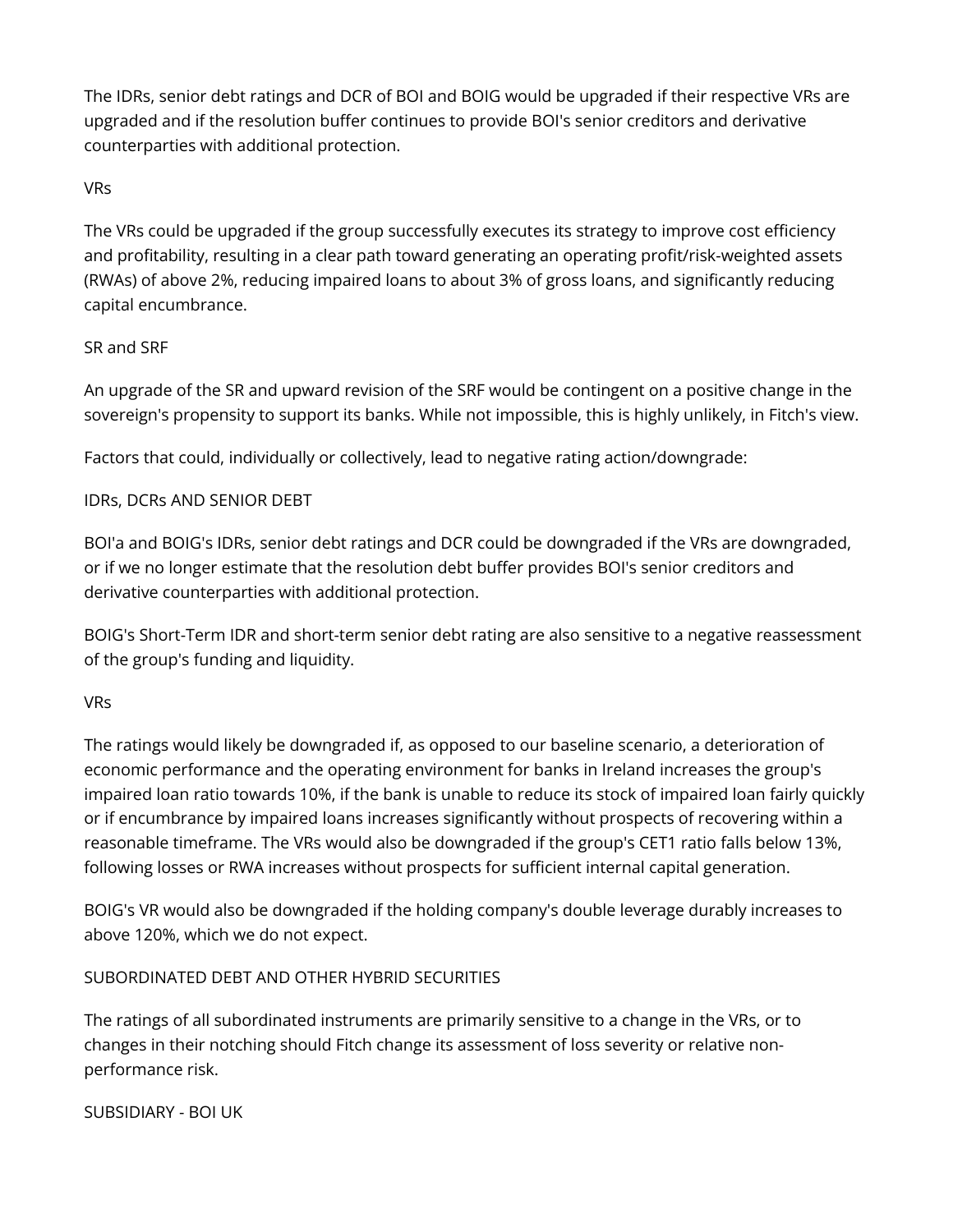BOI UK's IDRs are sensitive to the same factors that might drive a change in BOI's IDRs. We could also downgrade BOI UK's IDRs and SR if the subsidiary's strategic importance diminishes, resulting in weaker integration within the group and support propensity, in our view. This could, for example, be signalled by group resources no longer being made available to fulfil the subsidiary's internal MREL and thus reducing the protection of third-party senior creditors.

BOI UK's VR would likely be downgraded if the bank's financial profile deteriorates due to a material weakening of asset quality and earnings, for example, if the operating environment worsens or increased competition in the mortgage market or in its other chosen business segments prevents the bank from executing its strategy of higher returns.

BOI UK's VR may also be downgraded if the bank's strategy to target under-served and niche market segments results in increased risk appetite and credit risk.

## **Best/Worst Case Rating Scenario**

International scale credit ratings of Financial Institutions and Covered Bond issuers have a best-case rating upgrade scenario (defined as the 99th percentile of rating transitions, measured in a positive direction) of three notches over a three-year rating horizon; and a worst-case rating downgrade scenario (defined as the 99th percentile of rating transitions, measured in a negative direction) of four notches over three years. The complete span of best- and worst-case scenario credit ratings for all rating categories ranges from 'AAA' to 'D'. Best- and worst-case scenario credit ratings are based on historical performance. For more information about the methodology used to determine sectorspecific best- and worst-case scenario credit ratings, visit https://www.fitchratings.com/site/re/ 10111579

# **REFERENCES FOR SUBSTANTIALLY MATERIAL SOURCE CITED AS KEY DRIVER OF RATING**

The principal sources of information used in the analysis are described in the Applicable Criteria.

# **Public Ratings with Credit Linkage to other ratings**

The ratings of BOI UK are directly linked to BOI's.

# **ESG Considerations**

Unless otherwise disclosed in this section, the highest level of ESG credit relevance is a score of '3'. This means ESG issues are credit-neutral or have only a minimal credit impact on the entity, either due to their nature or the way in which they are being managed by the entity. For more information on Fitch's ESG Relevance Scores, visit www.fitchratings.com/esg

## **Fitch Ratings Analysts**

**Francesca Vasciminno** Senior Director Primary Rating Analyst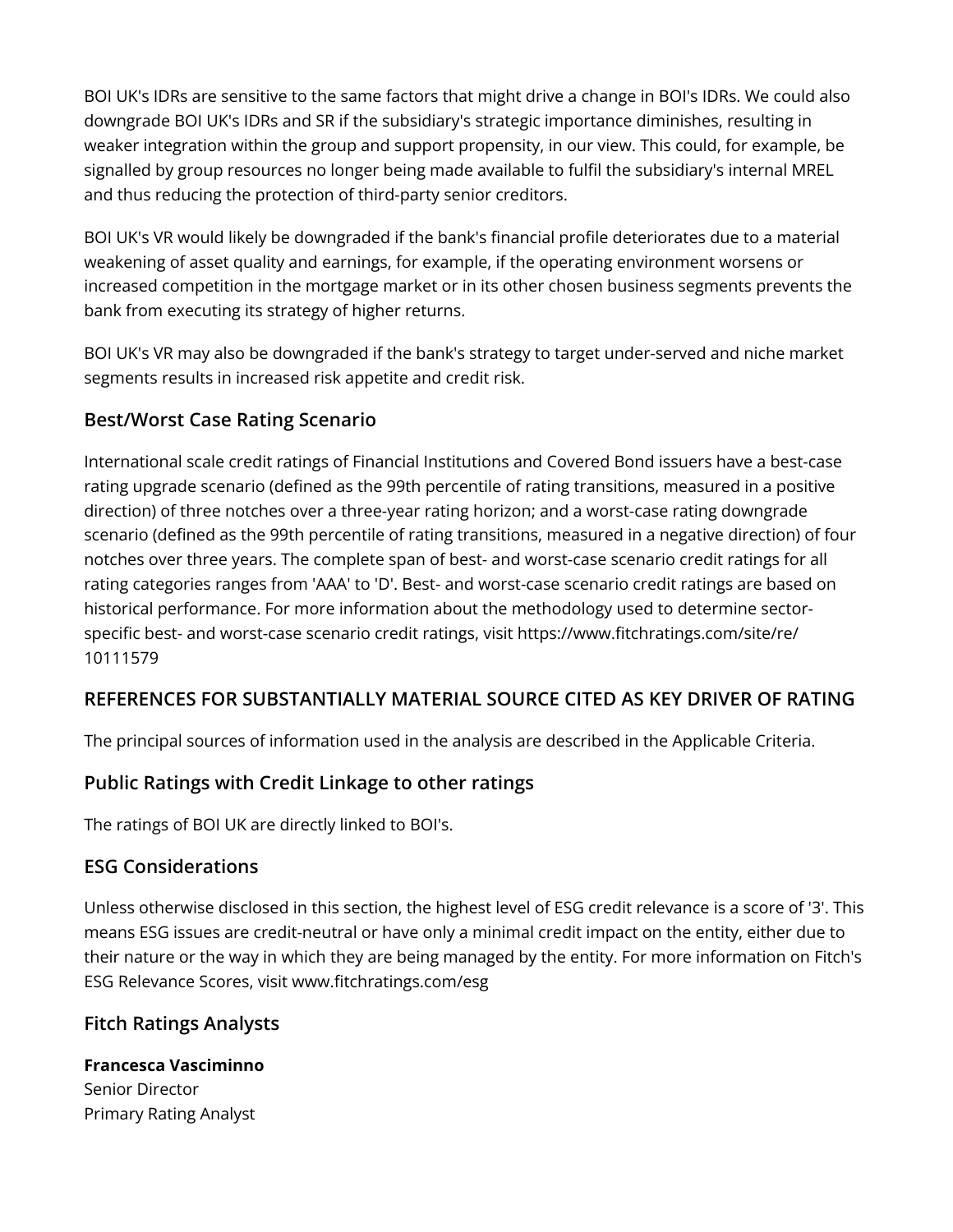+39 02 879087 225 Fitch Ratings Ireland Limited Sede Secondaria Italiana Via Morigi, 6 Ingresso Via Privata Maria Teresa, 8 Milan 20123

#### **Adam Moncrieff-MacMillan**

Analyst Primary Rating Analyst +44 20 3530 2614 Fitch Ratings Ltd 30 North Colonnade, Canary Wharf London E14 5GN

#### **Adam Moncrieff-MacMillan**

Analyst Secondary Rating Analyst +44 20 3530 2614

#### **Francesca Vasciminno**

Senior Director Secondary Rating Analyst +39 02 879087 225

#### **Patrick Rioual**

Senior Director Committee Chairperson +49 69 768076 123

## **Media Contacts**

#### **Louisa Williams**

London +44 20 3530 2452 louisa.williams@thefitchgroup.com

#### **Stefano Bravi**

Milan +39 02 879087 281 stefano.bravi@fitchratings.com

## **Rating Actions**

| <b>ENTITY/DEBT</b> | <b>RATING</b> |             |          | <b>RECOVERY</b> | <b>PRIOR</b> |
|--------------------|---------------|-------------|----------|-----------------|--------------|
| Bank of<br>lreland | LT IDR        | <b>BBBO</b> | Affirmed |                 | <b>BBB</b> ● |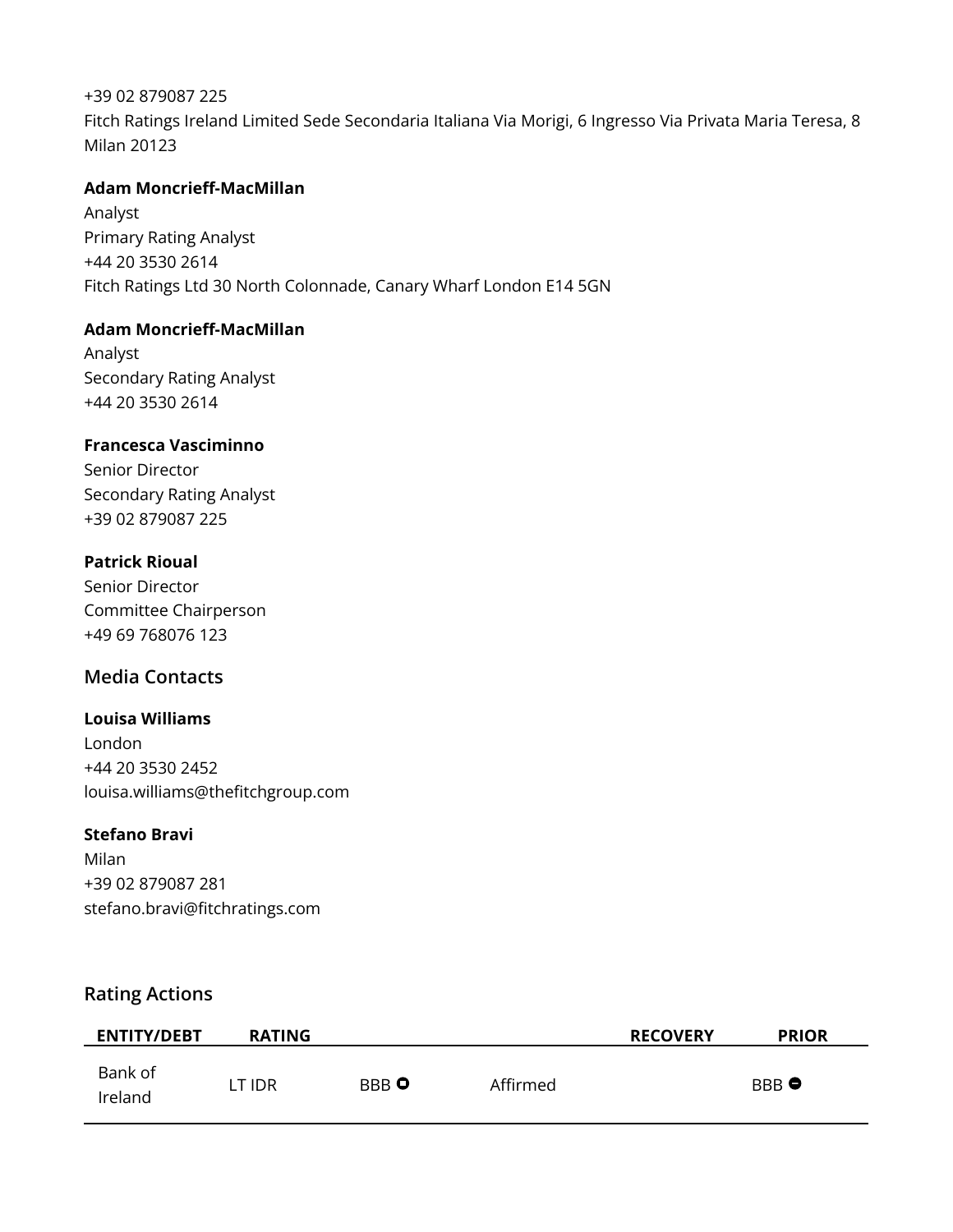| <b>ENTITY/DEBT</b>                 | <b>RATING</b>    |                |          | <b>RECOVERY</b> | <b>PRIOR</b>   |
|------------------------------------|------------------|----------------|----------|-----------------|----------------|
| Group Public<br>Limited<br>Company |                  |                |          |                 |                |
|                                    | <b>ST IDR</b>    | F <sub>2</sub> | Affirmed |                 | F <sub>2</sub> |
|                                    | Viability        | bbb            | Affirmed |                 | bbb            |
|                                    | Support          | 5              | Affirmed |                 | 5              |
|                                    | Support<br>Floor | NF             | Affirmed |                 | NF             |
| · subordinated                     |                  | BB+            | Affirmed |                 | BB+            |
| · senior<br>unsecured              |                  | <b>BBB</b>     | Affirmed |                 | <b>BBB</b>     |
| · subordinated                     |                  | BB-            | Affirmed |                 | BB-            |
| senior<br>$\bullet$<br>unsecured   |                  | <b>BBB</b>     | Affirmed |                 |                |
| Bank of<br>Ireland                 | LT IDR           | $BBB + 0$      | Affirmed |                 | BBB+ $\bullet$ |
|                                    | <b>ST IDR</b>    | F <sub>2</sub> | Affirmed |                 | F <sub>2</sub> |
|                                    | Viability        | bbb            | Affirmed |                 | bbb            |
|                                    | Support          | 5              | Affirmed |                 | 5              |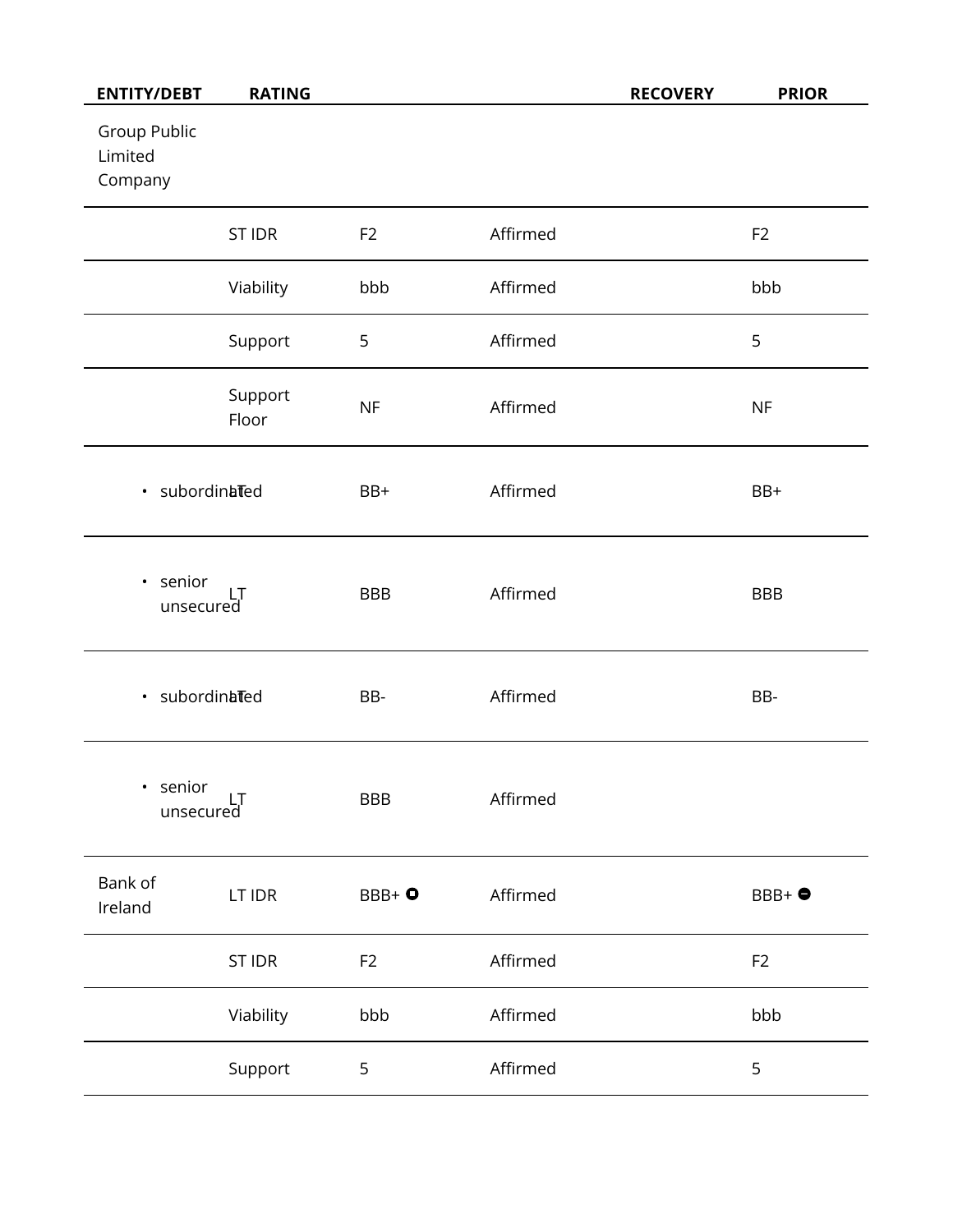| <b>ENTITY/DEBT</b>             | <b>RATING</b>    |                |          | <b>RECOVERY</b> | <b>PRIOR</b>   |
|--------------------------------|------------------|----------------|----------|-----------------|----------------|
|                                | Support<br>Floor | <b>NF</b>      | Affirmed |                 | NF             |
|                                | <b>DCR</b>       | BBB+(dcr)      | Affirmed |                 | BBB+(dcr)      |
| · subordinated                 |                  | BB+            | Affirmed |                 | BB+            |
| · senior<br>unsecured          |                  | BBB+           | Affirmed |                 | BBB+           |
| · senior<br>Sumor<br>unsecured |                  | F <sub>2</sub> | Affirmed |                 | F <sub>2</sub> |
| Bank of<br>Ireland (UK)<br>Plc | LT IDR           | $BBB+o$        | Affirmed |                 | $BBB+4$        |
|                                | <b>ST IDR</b>    | F <sub>2</sub> | Affirmed |                 | F <sub>2</sub> |
|                                | Viability        | bbb            | Affirmed |                 | bbb            |
|                                | Support          | $\overline{2}$ | Affirmed |                 | $\overline{2}$ |
|                                | <b>DCR</b>       | BBB+(dcr)      | Affirmed |                 | BBB+(dcr)      |

# **RATINGS KEY OUTLOOK WATCH**

| <b>POSITIVE</b> | O         | $\bullet$ |
|-----------------|-----------|-----------|
| <b>NEGATIVE</b> | 0         | ↩         |
| <b>EVOLVING</b> | Ο         | ◆         |
| <b>STABLE</b>   | $\bullet$ |           |

**Applicable Criteria**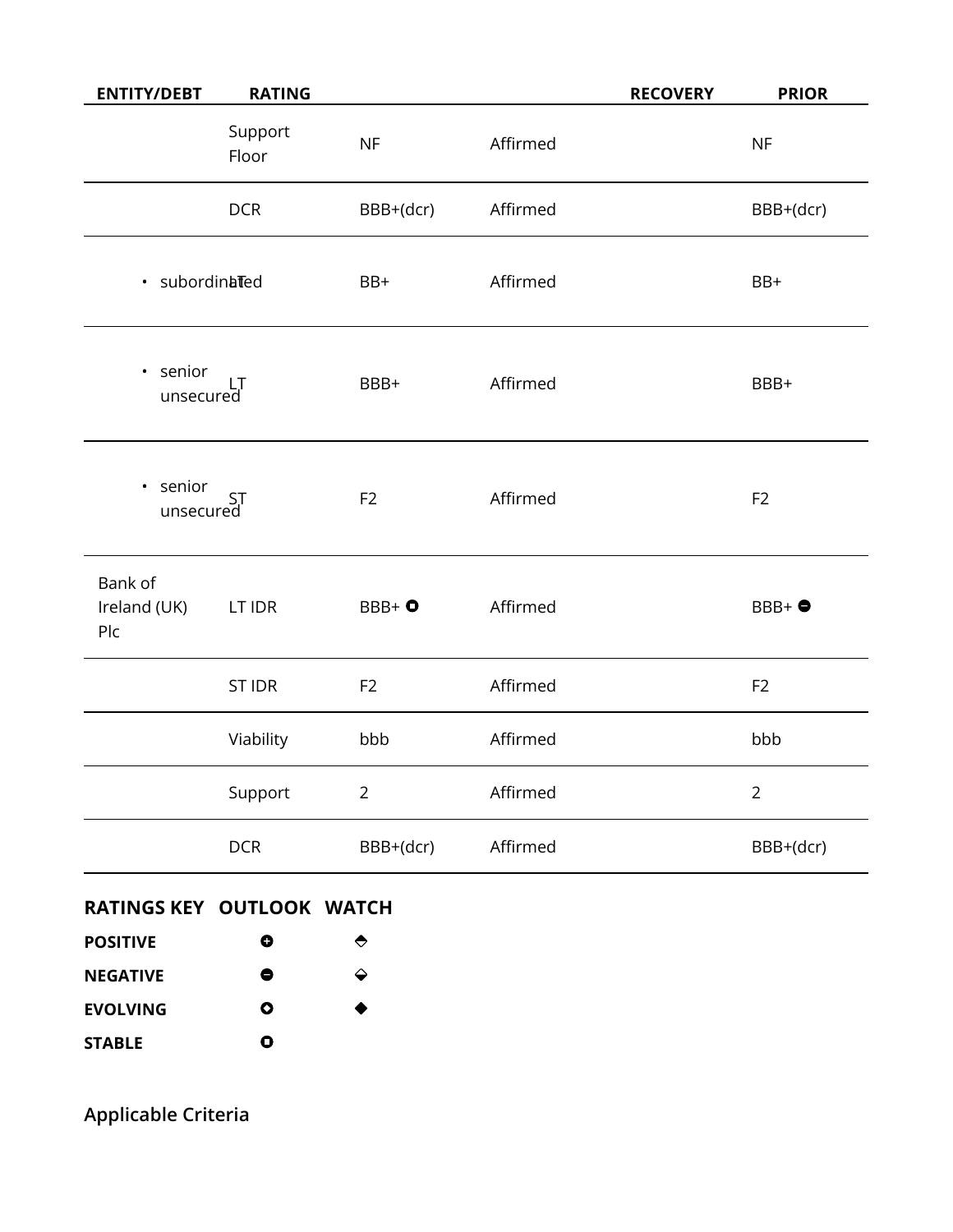[Bank Rating Criteria \(pub.28 Feb 2020\) \(including rating assumption sensitivity\)](https://app.fitchconnect.com/search/research/article/RPT_10110041)

## **Additional Disclosures**

[Solicitation Status](https://www.fitchratings.com/research/banks/fitch-revises-bank-of-ireland-group-outlook-to-stable-affirms-ratings-04-10-2021#solicitation-status)

#### **Endorsement Status**

| Bank of Ireland                              | EU Issued, UK Endorsed |
|----------------------------------------------|------------------------|
| Bank of Ireland (UK) Plc                     | UK Issued, EU Endorsed |
| Bank of Ireland Group Public Limited Company | EU Issued, UK Endorsed |

#### **Disclaimer**

ALL FITCH CREDIT RATINGS ARE SUBJECT TO CERTAIN LIMITATIONS AND DISCLAIMERS. PLEASE READ THESE LIMITATIONS AND DISCLAIMERS BY FOLLOWING THIS LINK: [HTTPS://WWW.FITCHRATINGS.COM/UNDERSTANDINGCREDITRATINGS](https://www.fitchratings.com/UNDERSTANDINGCREDITRATINGS). IN ADDITION, THE FOLLOWING [HTTPS://WWW.FITCHRATINGS.COM/RATING-DEFINITIONS-DOCUMENT](https://www.fitchratings.com/rating-definitions-document) DETAILS FITCH'S RATING DEFINITIONS FOR EACH RATING SCALE AND RATING CATEGORIES, INCLUDING DEFINITIONS RELATING TO DEFAULT. PUBLISHED RATINGS, CRITERIA, AND METHODOLOGIES ARE AVAILABLE FROM THIS SITE AT ALL TIMES. FITCH'S CODE OF CONDUCT, CONFIDENTIALITY, CONFLICTS OF INTEREST, AFFILIATE FIREWALL, COMPLIANCE, AND OTHER RELEVANT POLICIES AND PROCEDURES ARE ALSO AVAILABLE FROM THE CODE OF CONDUCT SECTION OF THIS SITE. DIRECTORS AND SHAREHOLDERS RELEVANT INTERESTS ARE AVAILABLE AT [HTTPS://WWW.FITCHRATINGS.COM/](https://www.fitchratings.com/site/regulatory) [SITE/REGULATORY](https://www.fitchratings.com/site/regulatory). FITCH MAY HAVE PROVIDED ANOTHER PERMISSIBLE SERVICE OR ANCILLARY SERVICE TO THE RATED ENTITY OR ITS RELATED THIRD PARTIES. DETAILS OF PERMISSIBLE SERVICE(S) FOR WHICH THE LEAD ANALYST IS BASED IN AN ESMA- OR FCA-REGISTERED FITCH RATINGS COMPANY (OR BRANCH OF SUCH A COMPANY) OR ANCILLARY SERVICE(S) CAN BE FOUND ON THE ENTITY SUMMARY PAGE FOR THIS ISSUER ON THE FITCH RATINGS WEBSITE.

## **Copyright**

Copyright © 2021 by Fitch Ratings, Inc., Fitch Ratings Ltd. and its subsidiaries. 33 Whitehall Street, NY, NY 10004. Telephone: 1-800-753-4824, (212) 908-0500. Fax: (212) 480-4435. Reproduction or retransmission in whole or in part is prohibited except by permission. All rights reserved. In issuing and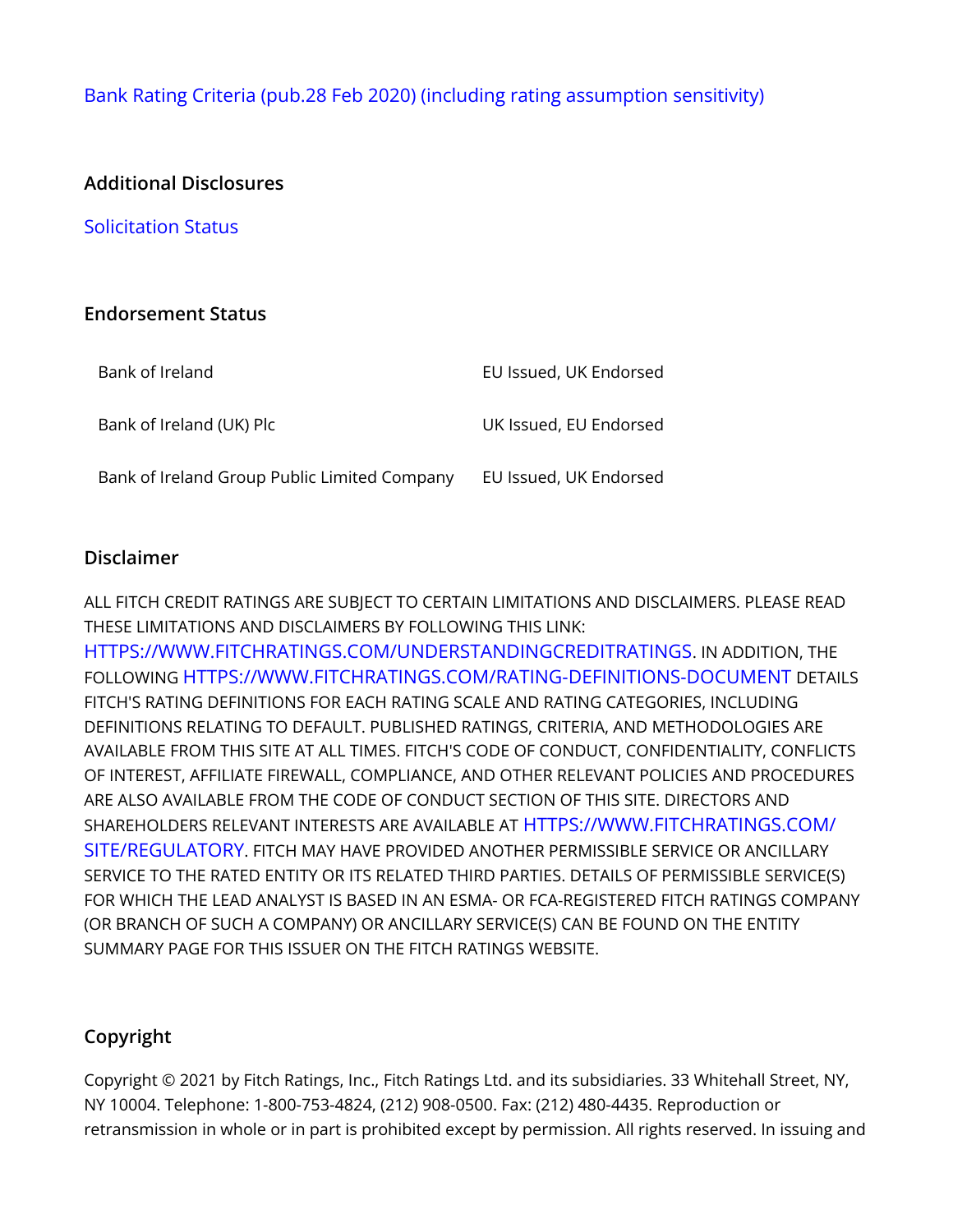maintaining its ratings and in making other reports (including forecast information), Fitch relies on factual information it receives from issuers and underwriters and from other sources Fitch believes to be credible. Fitch conducts a reasonable investigation of the factual information relied upon by it in accordance with its ratings methodology, and obtains reasonable verification of that information from independent sources, to the extent such sources are available for a given security or in a given jurisdiction. The manner of Fitch's factual investigation and the scope of the third-party verification it obtains will vary depending on the nature of the rated security and its issuer, the requirements and practices in the jurisdiction in which the rated security is offered and sold and/or the issuer is located, the availability and nature of relevant public information, access to the management of the issuer and its advisers, the availability of pre-existing third-party verifications such as audit reports, agreed-upon procedures letters, appraisals, actuarial reports, engineering reports, legal opinions and other reports provided by third parties, the availability of independent and competent third- party verification sources with respect to the particular security or in the particular jurisdiction of the issuer, and a variety of other factors. Users of Fitch's ratings and reports should understand that neither an enhanced factual investigation nor any third-party verification can ensure that all of the information Fitch relies on in connection with a rating or a report will be accurate and complete. Ultimately, the issuer and its advisers are responsible for the accuracy of the information they provide to Fitch and to the market in offering documents and other reports. In issuing its ratings and its reports, Fitch must rely on the work of experts, including independent auditors with respect to financial statements and attorneys with respect to legal and tax matters. Further, ratings and forecasts of financial and other information are inherently forward-looking and embody assumptions and predictions about future events that by their nature cannot be verified as facts. As a result, despite any verification of current facts, ratings and forecasts can be affected by future events or conditions that were not anticipated at the time a rating or forecast was issued or affirmed.

The information in this report is provided "as is" without any representation or warranty of any kind, and Fitch does not represent or warrant that the report or any of its contents will meet any of the requirements of a recipient of the report. A Fitch rating is an opinion as to the creditworthiness of a security. This opinion and reports made by Fitch are based on established criteria and methodologies that Fitch is continuously evaluating and updating. Therefore, ratings and reports are the collective work product of Fitch and no individual, or group of individuals, is solely responsible for a rating or a report. The rating does not address the risk of loss due to risks other than credit risk, unless such risk is specifically mentioned. Fitch is not engaged in the offer or sale of any security. All Fitch reports have shared authorship. Individuals identified in a Fitch report were involved in, but are not solely responsible for, the opinions stated therein. The individuals are named for contact purposes only. A report providing a Fitch rating is neither a prospectus nor a substitute for the information assembled, verified and presented to investors by the issuer and its agents in connection with the sale of the securities. Ratings may be changed or withdrawn at any time for any reason in the sole discretion of Fitch. Fitch does not provide investment advice of any sort. Ratings are not a recommendation to buy, sell, or hold any security. Ratings do not comment on the adequacy of market price, the suitability of any security for a particular investor, or the tax-exempt nature or taxability of payments made in respect to any security. Fitch receives fees from issuers, insurers, guarantors, other obligors, and underwriters for rating securities. Such fees generally vary from US\$1,000 to US\$750,000 (or the applicable currency equivalent) per issue. In certain cases, Fitch will rate all or a number of issues